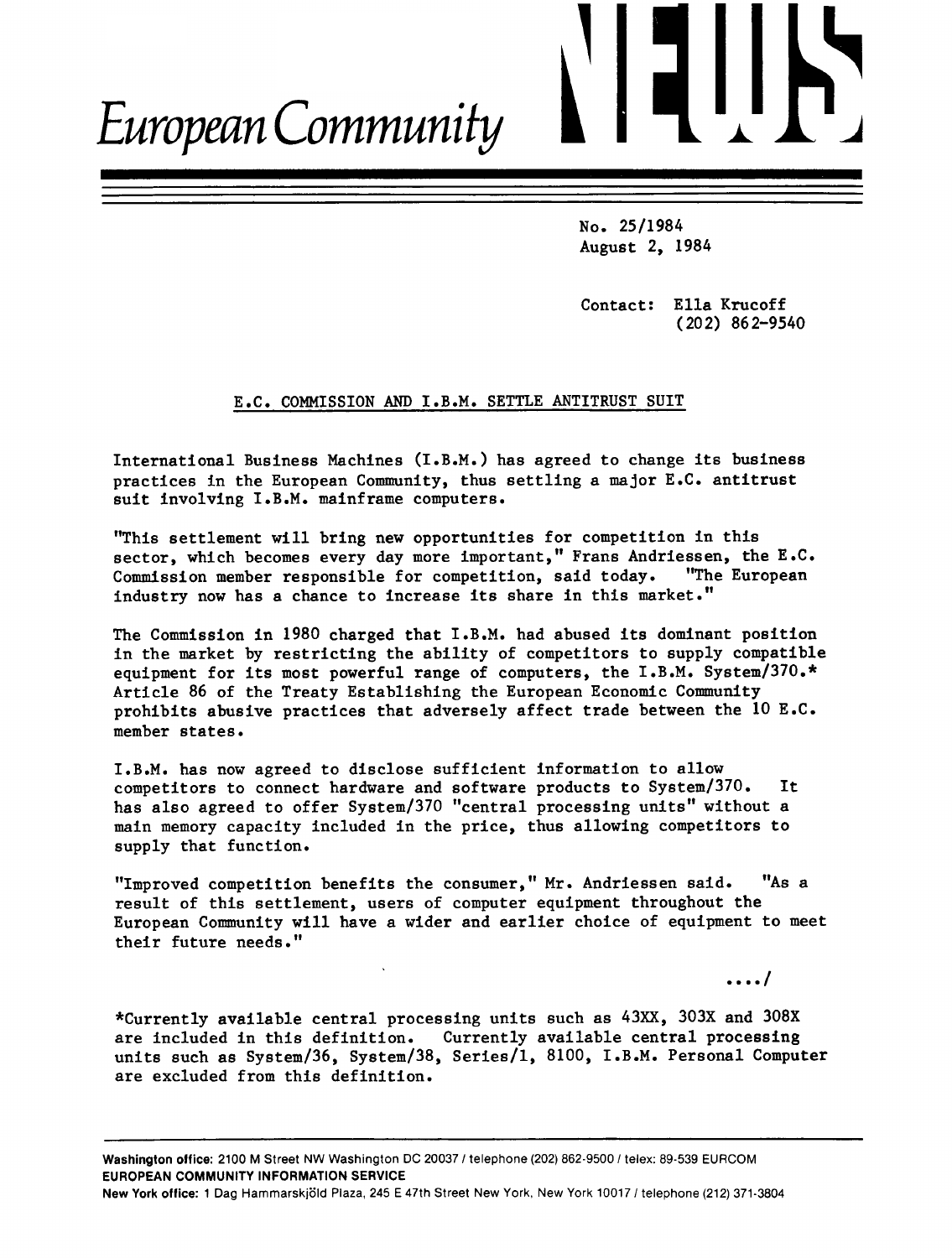# Issues Involved

The Commission originally charged that  $I.B.M.$  had violated Article 86 in four ways:

--By failing to supply other manufacturers with technical information in tlme for them to produce competitlve products to be used with System/370.

--By not offering System/370 central processing units without a capacity of main memory included in the price. A central processing unit is that part A central processing unit is that part of a conputer systen prinarlly responslble for lnterpretlng, storlng and executing instructions and controlling the functioning of the system's various products. Main memory contains the instructions for operating the system and allows program instructions and user information to be read or entered.

-By not offering System/370 central processing units without the basic software included in the price.

--By dlscrlmlnatlng agalnst users of I.B.M. software wlth non-I.B.M. central processing units by refusing to supply them with certain software installation services known as "installation productivity options."

In its written reply to the Commission's statement of objections, I.B.M. denied both that it had a dominant position and that it had committed any of the alleged abuses.  $I.B.M.,$  however, had previously informed the I.B.M., however, had previously informed the Commission that it had taken steps to offer the installation productivity<br>options to all users of its software. In its written reply, it also stated options to all users of its software. that it was in the course of offering central processing units without basic software included in the price.

Parallel to the formal proceedlngs, lnformal dlscusslons between I.B.M. and the Commission began in April 1983. Based on complaints by some major European computer manufacturers, the Commission added the issue of  $I.B.M.'s$ disclosure practices for its Systems Network Architecture, technical specifications that allow computer systems to communicate.

Following a period of protracted negotiation, a final solution acceptable to the Commission was reached.

## I.B.M.'s Undertaking

I.B.M. has undertaken to offer its System/370 central processing units in the E.C. either without main memory or with only such capacity as is

,aaaf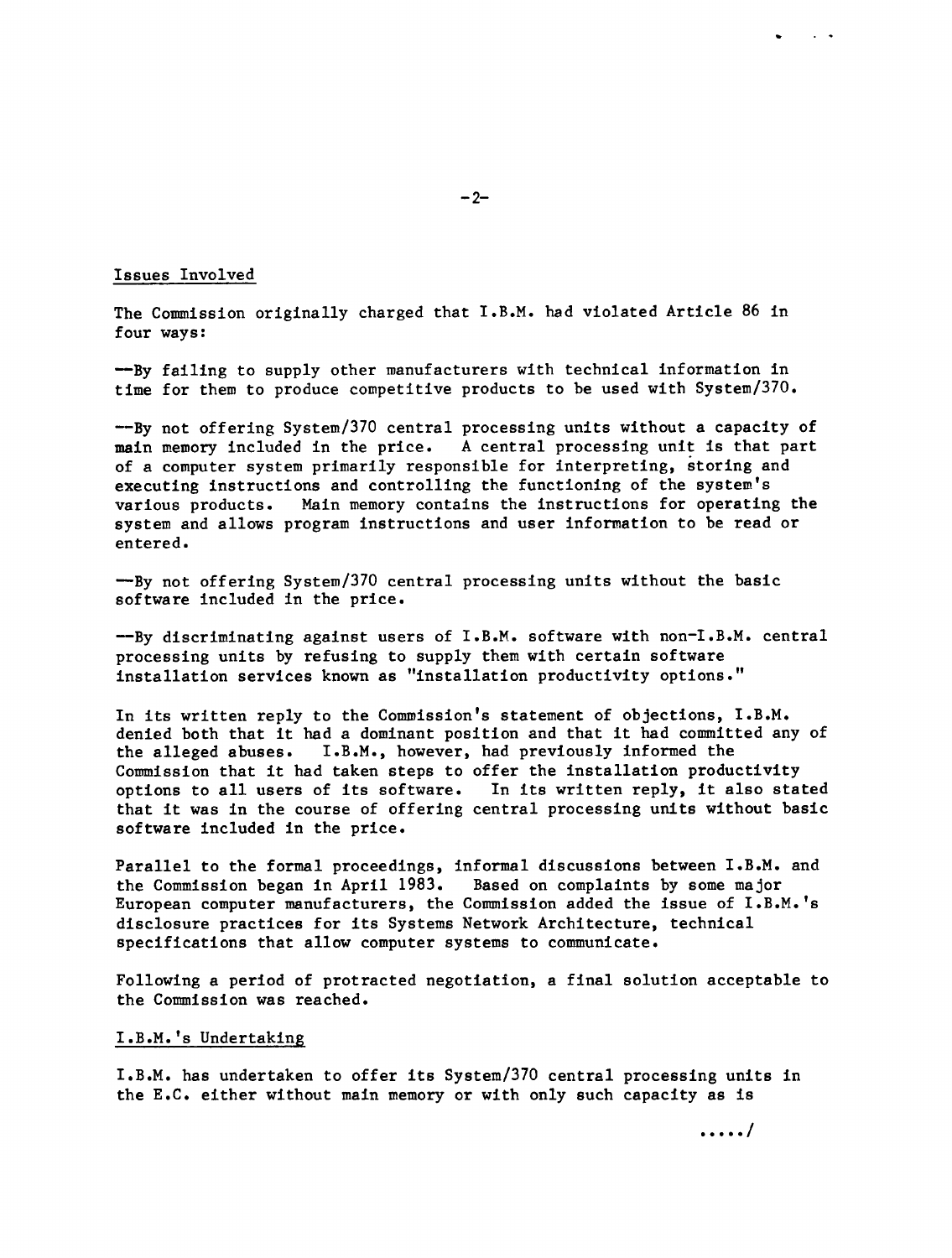strictly required for testing. I.B.M. has further undertaken to disclose sufficient interface information to enable competing companies in the  $E.C.$ to attach both hardware and software products of their design to System/370. Finally, I.B.M. has undertaken to disclose adequate and timely information to competitors to enable them to connect their systems or networks with I.B.M.'s System/370 using Systems Network Architecture.

Information on interfaces to hardware products will be made available by I.B.M. within four months of the date the product is announced, or when it is generally available, if earlier. Information on interfaces between software products will now be made available as soon as the design is reasonably fixed, but no later than general availability.

In order to protect I.B.M.'s legitimate interests, the Commission has agreed that I.B.M. should not have to dleclose unlque interfaces between <sup>a</sup> subsysten of two speclflc products. These lnterfaces are those nost llkely to reveal product design. Thls exceptlon wll1 not, however, exclude cornpetltlon from suppllers who themselves offer both products as <sup>a</sup> subsystem.

#### Effects of the Undertaking

 $\lambda$  ,  $\lambda$  ,  $\lambda$  , and  $\lambda$ 

The undertaking will have the effect of substantially improving the position of both users and competitors in the markets for System/370 products in the E.C.

Interface information should now be available earlier and in some cases the reduction in time will be considerable. By making a clear statement as to I.B.M.'s future conduct, the undertaking also introduces an element of certainty which had been missing.

As a result, the structure of conpetltlon can be expected to be strengthened and made more effective. Users will now be given the possibility of a cholce between dlfferent suppllers at an earller tlme. They may also be free to choose from a wider selection of products because other manufacturers will now have the incentive to develop new products knowing that the essential interface information will be made available.

In the increasingly important field of systems and network intercommunication, I.B.M.'s undertaking to disclose adequate and timely lnformatlon about Systens Network Archltecture represents a maJor improvement over present practice.

.....1

 $-3-$